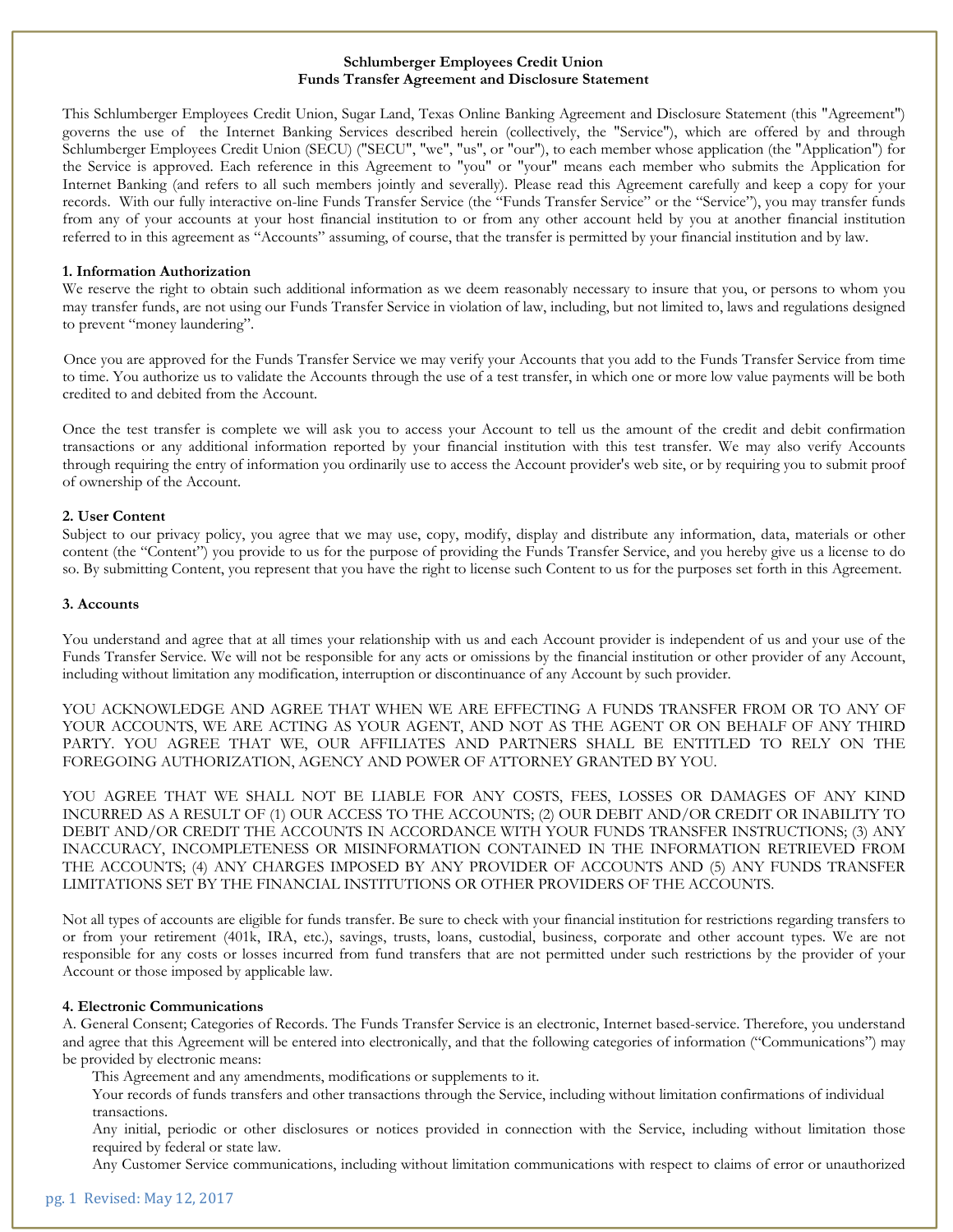use of the Service.

Any other communication related to the Service.

Although we reserve the right to provide Communications in paper format at any time, you agree that we are under no obligation to do so. All Communications in either electronic or paper format are considered to be in writing. You should print a paper copy of this Agreement and any electronic Communication that is important to you and retain the copy for your records. If you do not agree to receive this Agreement or the Communications electronically, you may not use the Service.

B. How to Update Your Records. You agree to promptly update your registration records with us if your name, e-mail address, physical address, mailing address, phone number(s) or other information changes.

# **5. Privacy Policy and Confidentiality**

We regard your privacy and security with the utmost importance, and we are absolutely committed to safeguarding any information that you share with us. In order to provide the Funds Transfer Service, we must obtain from you certain personal information about you, your Accounts, and your transactions (referred to herein as "User Information"). You represent that you have the right to provide such User Information and that you give us the right to use the User Information in accordance with our privacy policy.

All of your personal and financial information will be placed on a secure portion of our website. We have multiple levels of security that have been designed especially for us.

### **6. Business Days**

The Service will process requests for transfers on business days. Our business days are Monday through Friday. Holidays and Federal Reserve Holidays are not included.

### **7. Transfer Types and Limitations**

A. Types of Transfers

Transfers can be between Accounts held at this financial institution and accounts you have enabled for funds transfers.

Some of these services may not be available at all times. We may from time to time make available additional or new features to the Funds Transfer Service. You will be approved or declined for any such additional service at our sole discretion and additional terms and conditions may apply. We may, at any time, decline to affect any funds transfer that we believe may violate applicable law.

### B. Frequency of Transfers

We do not limit the number of funds transfers you may make; however, you may not make funds transfers in excess of the number of funds transfers allowed by the rules governing the applicable Accounts. We may from time to time for security and risk management reasons modify the limit, the frequency and the dollar amount of transfers you can make using our Funds Transfer Service.

### C. Dollar Amount of Transfers

You may not make funds transfers in excess of limits described on the Service. We reserve the right to change from time to time the dollar amount of funds transfers you are permitted to make using our Funds Transfer Service. Without limiting the foregoing, in the event that your use of the Service has been suspended and reinstated as provided herein (see "Suspension and Reinstatement of Funds Transfer Service" below), you understand and agree that your use of the Service thereafter may be subject to lower dollar amount limitations than would otherwise be permitted by us.

### D. Transfers subject to the Rules of the Accounts

Additionally, all funds transfers are also subject to the rules and regulations governing the relevant Accounts. You agree not to effect any funds transfers from or to an Account that are not allowed under the rules or regulations applicable to such accounts including, without limitation, rules or regulations designed to prevent the transfer of funds in violation of OFAC regulations.

### E. Rejection of Transfers

We reserve the right to decline to affect any funds transfer, to submit funds transfer instructions or orders or to carry out change or cancellation requests.

### F. Authorization

You authorize us to select any means to execute your funds transfer instructions. You understand that to effect your funds transfer instruction we debit one of your Accounts and credit another of your Accounts. If the debit side fails or is returned for any reason and the credit side has been released and cannot be collected, you authorize us to collect from the Account to which the credit side of the funds transfer was sent. We reserve the right to resubmit a debit, or a portion of the debit, in the event of an insufficient or uncollected funds return and if we cannot collect the amount credited. To effect this collection, you understand and authorize us to debit the credited Account or the debited Account in either the same dollar amount as the original funds transfer or a portion of the debit. There may be a fee associated with such collection imposed by the financial institution holding the Account. We will debit your Account for any such fee.

You understand and agree that we may impose additional charges in connection with your funds transfer transactions. We will notify you of such fee in advance of the transaction. Information on the amount of the fee is available on the introduction page of the Funds Transfer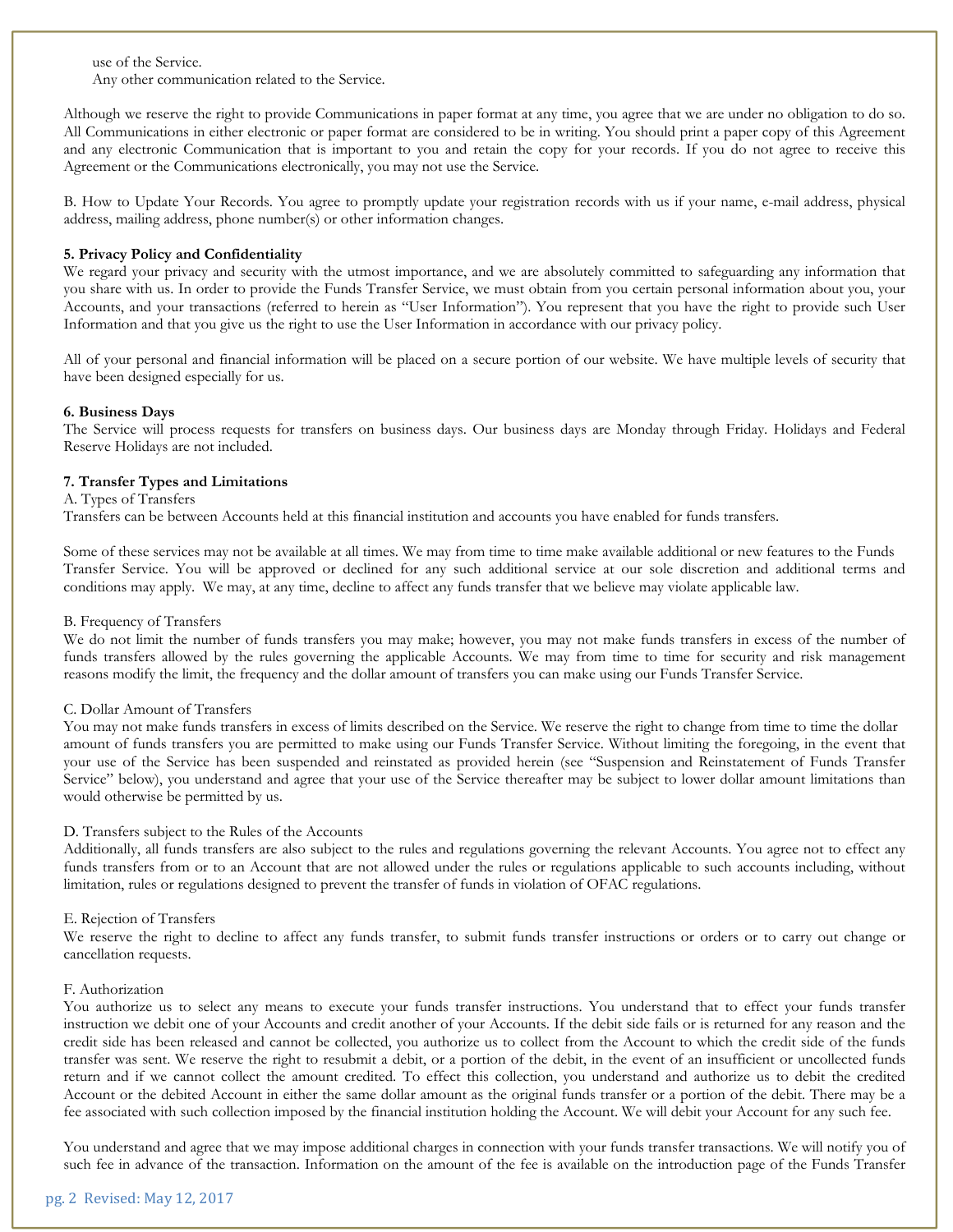Service. If you choose to proceed with the transaction, you authorize us to debit your Account in the amount indicated. In the event that a debit to any of your Accounts, or any portion of any such debit, has failed and the credit side of such transaction has been released and cannot be collected, and we are unable to debit either the debited or the credited Account as set forth above, we reserve the right, and you hereby authorize us, to debit any of your other Accounts to the extent necessary to offset any resulting deficiency, including any fee that may be charged by the institution holding the Account that is so debited. We do not undertake to notify you in such event, other than by posting any such transfer or transfers to the applicable Account in accordance with this Agreement.

#### **8. Suspension and Reinstatement of Funds Transfer Service**

In the event that we at any time incur a problem with your use of the Service, including without limitation a fail in attempting to debit any of your Accounts or to collect with respect to any of your funds transfers as described above, and without limiting any other right or remedy that we may have under this Agreement or otherwise, we reserve the right to suspend your right to use the Funds Transfer Service, immediately and without prior notice to you. You understand and agree that such action is reasonable for us to take in order to protect ourselves from loss. In the event of such suspension, you may request reinstatement of the Service by contacting us using any of the methods provided for under the Online Banking Agreement. We reserve the right to, at our discretion, grant or deny reinstatement of your use of the Service. In the event we agree to reinstate you, we reserve the right to, and ordinarily will, initially reinstate your Service subject to lower per-transaction and monthly dollar limits and/or with other restrictions than otherwise might be available to you. Based upon your subsequent usage of the Service, we at our sole discretion may thereafter restore your ability to affect transfers subject to such higher limits as may then be in effect (see "Dollar Amount of Transfers," above).

### **9. Your Responsibility for Errors**

You understand that we must rely on the information provided by you and you authorize us to act on any instruction which has been or reasonably appears to have been sent by you, to submit funds transfer instructions on your behalf. You understand that financial institutions receiving the funds transfer instructions may rely on such information. We are not obliged to take any further steps to confirm or authenticate such instructions and will act on them without getting further confirmation. You understand that if you provide us with incorrect information or if there is any error in your instruction we will make all reasonable efforts to reverse or delete such instructions, but you accept full responsibility for losses resulting from any of your errors, duplication, ambiguities or fraud in the information that you provide.

You agree not to impersonate any person or use a name that you are not authorized to use. If any information you provide is untrue, inaccurate, not current or incomplete, without limiting other remedies, we reserve the right to recover from you any costs or losses incurred as a direct or indirect result of the inaccurate or incomplete information.

### **10. Proprietary Rights**

You are permitted to use the Funds Transfer Service only as expressly authorized by this Agreement. You may not copy, reproduce, distribute, or create derivative works, reverse engineer or reverse compile the Funds Transfer Service.

### **11. No Unlawful or Prohibited Use**

As a condition of using the Funds Transfer Service, you will not use the Funds Transfer Service for any purpose that is unlawful or is not permitted, expressly or implicitly, by the terms of this Agreement or by any applicable law or regulation. You further warrant and represent that you will not use the Funds Transfer Service in any manner that could damage, disable, overburden, or impair the Funds Transfer Service or interfere with any other party's use and enjoyment of the Funds Transfer Service. You may not obtain or attempt to obtain any materials or information through any means not intentionally made available or provided for through the Funds Transfer Service. You agree that these warranties and representations will remain in full force and effect even if this Agreement terminates for any reason.

### **12. Security Procedures**

You understand that the financial institution at which an Account is maintained may contact us to verify the content and authority of funds transfer instructions and any changes to those instructions. You understand that, as your agent, we may provide to such financial institution such information as may be required to verify the instructions and may constitute a valid security procedure under the rules governing such Account.

### **13. Deviating from Security Procedures**

You agree to allow us to authorize any financial institution at which you have an Account to accept funds and transfer instructions in accordance with any authorization procedures as may be agreed from time to time between you and such financial institution, or between us, on your behalf, and such financial institution, without verifying the instructions under the established security procedures, regardless of whether such security procedures were agreed by you directly or by us on your behalf. In addition you agree that we may authorize such financial institutions to charge and debit your accounts based solely on these communications.

### **14. Account Number Policy**

If funds transfer instructions identify a financial institution or beneficiary by name and account number, the relevant financial institution may execute those instructions by reference to the number only, even if the number does not correspond to the name. You understand that such financial institutions may not investigate discrepancies between names and numbers. In addition, you agree that we have no responsibility to investigate discrepancies between names and numbers.

# **15. Joint Account or Cross Account Holder(s)**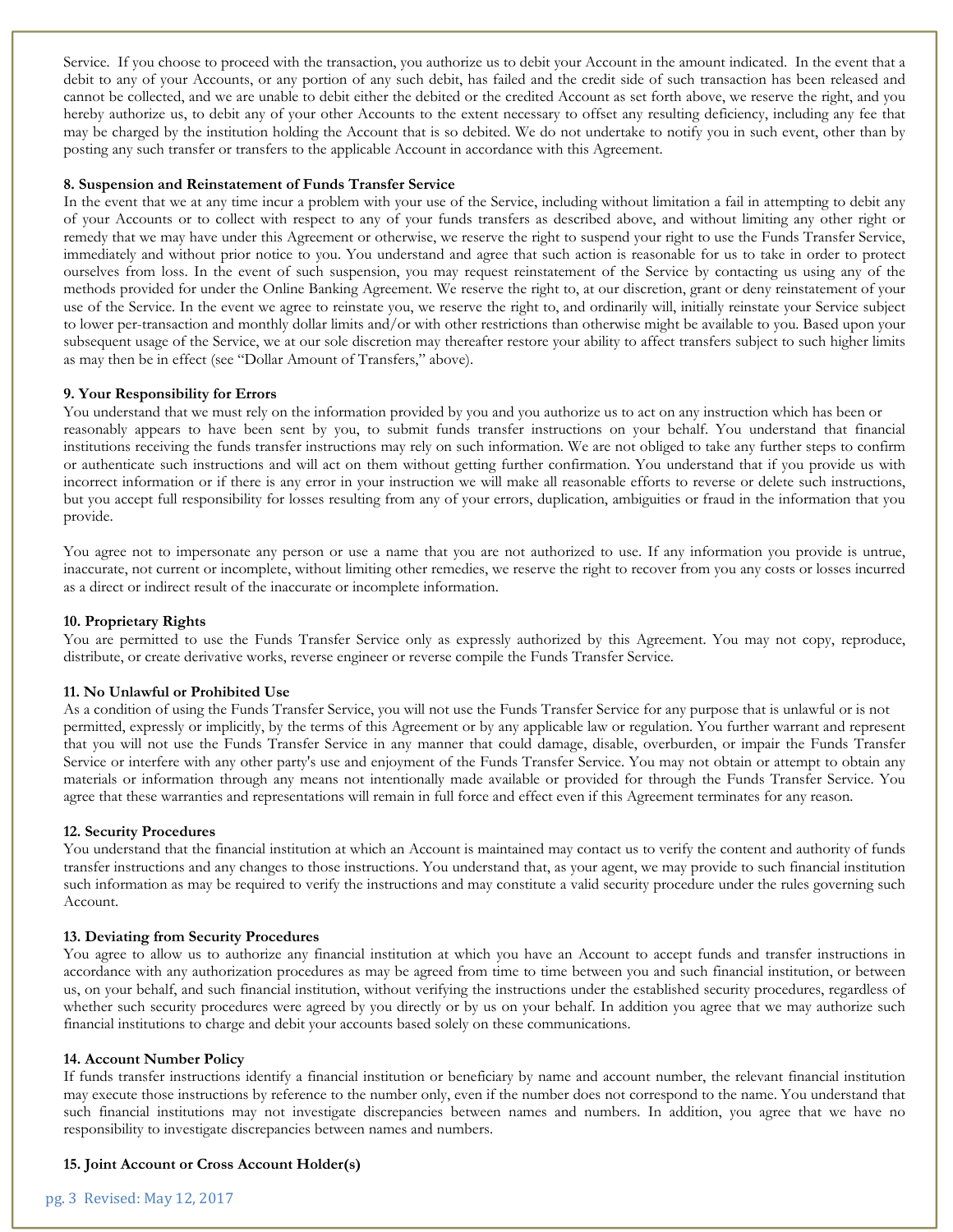In submitting your application for the Funds Transfer Service, you confirm that, if any of your Accounts is a joint or cross account, your joint or cross account holder has consented for you to use your Accounts for the Funds Transfer Service. We will end your use of the Funds Transfer Service if any joint or cross account holder notifies us that (i) they never consented to your use of our Funds Transfer Service, (ii) the joint or cross account can no longer be operated on your instructions alone, or (iii) they are withdrawing consent for you to operate the joint or cross account.

#### **16. Means of Transfer**

You authorize us to select any means we deem suitable to provide your funds transfer instructions to the applicable financial institution. These choices include banking channels, electronic means, funds transfer systems, mail, courier, or telecommunications services, and other organizations. You agree to be bound by the rules and regulations that govern the applicable funds transfer systems, such as the Clearing House Interbank Payments System (CHIPS) or automated clearing house (ACH) as published by the National Automated Clearing House Association (NACHA). We shall make all reasonable efforts to ensure that your transfer requests are processed on time; however, we reserve the right to hold funds beyond the normal period and any interest earned will be our property.

#### **17. Our Liability**

If we do not provide a funds transfer instruction on time, if we cause an incorrect amount to be removed from an Account or if we cause funds from an Account to be transferred to any account other than the Account specified in the applicable funds transfer instruction, we shall be responsible for returning the improperly transferred funds and/or for directing any misdirected funds to the proper Account. We are not responsible or liable if your financial institution's system fails and we are unable to complete the transfer. Except as otherwise required by law, we shall in no other event be liable for any losses and damages other than those arising from our breach of a representation or warranty hereunder.

You agree that your transfer instructions constitute authorization for us to complete the transfer. You represent and warrant to us that you have enough funds in the applicable Accounts to make any funds transfer you request that we make on your behalf through the Funds Transfer Service. You understand and agree that we are not liable under any circumstances for any losses or damages if, through no fault of ours, you do not have enough funds to make the funds transfer and the funds transfer is not completed or is later reversed or if your financial institution does not permit the transfer or the funds transfer would exceed the credit limit on any applicable overdraft line.

You also understand and agree that we are not responsible for any losses or damages if circumstances beyond our control (such as fire or flood) prevent us from making a funds transfer or if the website was not working properly and you knew about the breakdown when you started the funds transfer.

#### **18. Limitation of Warranty and Liability**

YOU UNDERSTAND AND AGREE THAT OUR FUNDS TRANSFER SERVICE IS PROVIDED AS-IS. EXCEPT AS OTHERWISE PROVIDED IN THIS AGREEMENT OR AS REQUIRED BY LAW, WE ASSUME NO RESPONSIBILITY FOR THE TIMELINESS, DELETION, MIS-DELIVERY OR FAILURE TO STORE ANY USER COMMUNICATIONS OR PERSONALIZATION SETTINGS. YOU UNDERSTAND AND EXPRESSLY AGREE THAT USE OF THE FUNDS TRANSFER SERVICE IS AT YOUR SOLE RISK, THAT ANY MATERIAL AND/OR DATA DOWNLOADED OR OTHERWISE OBTAINED THROUGH THE USE OF THE FUNDS TRANSFER SERVICE IS DOWNLOADED OR OBTAINED AT YOUR OWN DISCRETION AND RISK AND THAT YOU WILL BE SOLELY RESPONSIBLE FOR ANY DAMAGES, INCLUDING WITHOUT LIMITATION DAMAGE TO YOUR COMPUTER SYSTEM OR LOSS OF DATA THAT RESULTS FROM THE DOWNLOAD OR THE OBTAINING OF SUCH MATERIAL AND/OR DATA.

EXCEPT AS EXPRESSLY SET FORTH ON THE WEB SITE OR IN THIS AGREEMENT, WE DISCLAIM ALL WARRANTIES OF ANY KIND, EXPRESS OR IMPLIED, INCLUDING WITHOUT LIMITATION ANY WARRANTY OF MERCHANTABILITY, FITNESS FOR A PARTICULAR PURPOSE OR NON-INFRINGEMENT OF INTELLECTUAL PROPERTY OR THIRD PARTY RIGHTS, AND WE MAKE NO WARRANTY OR REPRESENTATION REGARDING THE RESULTS THAT MAY BE OBTAINED FROM THE USE OF THE FUNDS TRANSFER SERVICE, THE ACCURACY OR RELIABILITY OF ANY INFORMATION OBTAINED THROUGH THE FUNDS TRANSFER SERVICE, THE ACCURACY OF ANY INFORMATION RETRIEVED BY US FROM THE ACCOUNTS OR THAT THE FUNDS TRANSFER SERVICE WILL MEET ANY USER'S REQUIREMENTS, BE UNINTERRUPTED, TIMELY, SECURE OR ERROR FREE.

EXCEPT AS DESCRIBED IN THIS AGREEMENT, WE WILL NOT BE LIABLE FOR ANY DIRECT, INDIRECT, INCIDENTAL, SPECIAL, CONSEQUENTIAL OR PUNITIVE DAMAGES OF ANY KIND RESULTING FROM THE USE OF OR THE INABILITY TO USE THE FUNDS TRANSFER SERVICE, ANY INACCURACY OF ANY INFORMATION OR AMOUNT RETRIEVED BY US FROM THE ACCOUNTS, ANY BREACH OF SECURITY CAUSED BY A THIRD PARTY, ANY TRANSACTIONS ENTERED INTO BASED ON THE FUNDS TRANSFER SERVICE, ANY LOSS OF, UNAUTHORIZED ACCESS TO OR ALTERATION OF A USER'S TRANSMISSIONS OR DATA OR FOR THE COST OF PROCUREMENT OF SUBSTITUTE GOODS AND SERVICES, INCLUDING BUT NOT LIMITED TO DAMAGES FOR LOSS OF PROFITS, USE, DATA OR OTHER INTANGIBLES, EVEN IF WE HAD BEEN ADVISED OF THE POSSIBILITY OF SUCH DAMAGES.

#### **19. Indemnification**

You agree to indemnify us, defend us and hold us harmless, our affiliates, partners, officers, directors, employees, consultants and agents from any and all third party claims, liability, damages and/or costs (including, but not limited to, attorneys fees) arising from your use of the